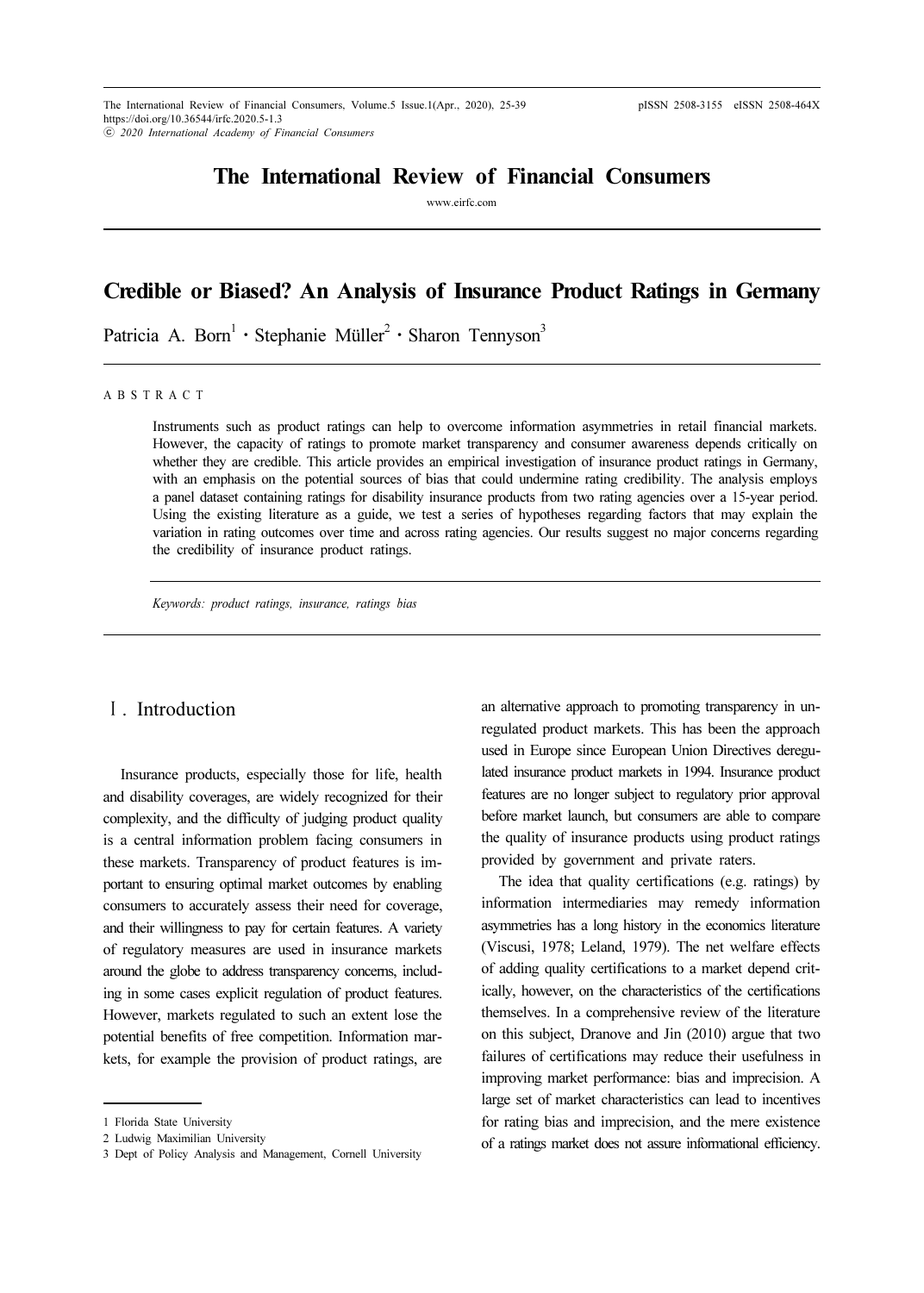An important source of bias in privately provided ratings stems from the raters' financial incentives: the opportunity to make money from providing a rating now, as well as the opportunity for future revenue from providing subsequent ratings. In many market settings, financial incentives are structured to reward upwardly biased ratings. Using data from the market for insurance product ratings in Germany, this study examines whether upward rating bias appears to exist for insurance product ratings in that country.<sup>1</sup>

The study contributes to the literature in two main ways. First, it provides new evidence on the validity of product ratings, albeit in a specific context. Second, the evidence produced here may inform the academic debate on insurance market transparency and product regulation more generally. There is currently no similar market for insurance product ratings in the U.S., for example, although the products are no less complex than in German y.2 If an information market can provide valid, unbiased ratings of products, the need for government intervention in the form of strict product regulation may be reduced.

The remainder of the paper proceeds as follows: The next section provides background on the market for insurance product ratings in Germany. We explain the nature of the product ratings and describe the rating market structure. In section III we describe the dataset on product ratings and the supplemental data used to complete our analysis. We then develop testable hypotheses by drawing on previous literature and the institutional features of the rating market in section IV, discuss empirical methodology in section V, and present results in section VI. A final section discusses our findings and provides policy implications.

## II. Background

#### A. The Product Rating Market

Insurance product ratings are external assessments of

the quality of a specific contract that an insurer provides, based on features such as the terms and conditions of coverage, clarity of sales documents and the application form and process. Such ratings are distinct from financial strength ratings or credit ratings, which focus on the financial and other quality aspects at the enterprise level using balance sheet, income, and operating performance data. There are some common considerations in the two types of ratings, of course. For example, product ratings often weight enterprise characteristics that bear on the insurer's fitness as the provider of a specific insurance product; and, financial strength ratings take account of product related factors such as claims payment processes of the insurer.<sup>3</sup>

Product rating agencies began to enter the German insurance market in 1995, the year after implementation of the European Union's Third Insurance Directives, which deregulated several European insurance markets.4 Ratings have become an important fixture in the German market. Rating seals that identify the rating(s) of a product are typically used as one component of insurers' advertising - they are shown prominently in brochures and on websites - and brokers use the seals to identify products they prefer to sell as well as to justify their advice. Additionally, product ratings are published in consumer magazines and in online product comparisons. According to Romeike (2004), German consumers are very likely to consult ratings before choosing an insurance company (72%). A survey by Assekurata (2006) suggests that more than 80% of German consumers at least occasionally consult product ratings when they search for information on insurance products. Hülsken (2010) found that over 80% of sales intermediaries use product ratings as a basis for advice they give on life insurance and health insurance purchases.

Insurance product ratings in Germany are provided by several private agencies as well as by one government foundation.5 Private and public agencies show significant differences in objectives, groups targeted by the ratings, and revenue sources. While private agencies' primary goal is profit maximization, more consumer-orientated objectives direct the actions of the government agency.<sup>6</sup>

<sup>1</sup> See Meyr and Tennyson (2015) for more details on the development and operation of this market.

<sup>2</sup> In the U.S., the Health Plan Report cards provided by the National Committee for Quality Assurance might come closest to the idea of insurance product ratings as provided in the German market.

<sup>3</sup> See for example the "Guide to Best's Financial Strength Ratings". <sup>4</sup> See Berry-Stölzle and Born (2012) for a description of the deregulation

in Germany.

<sup>5</sup> Rating agencies providing insurance product ratings are not affected by the European regulation of rating agencies.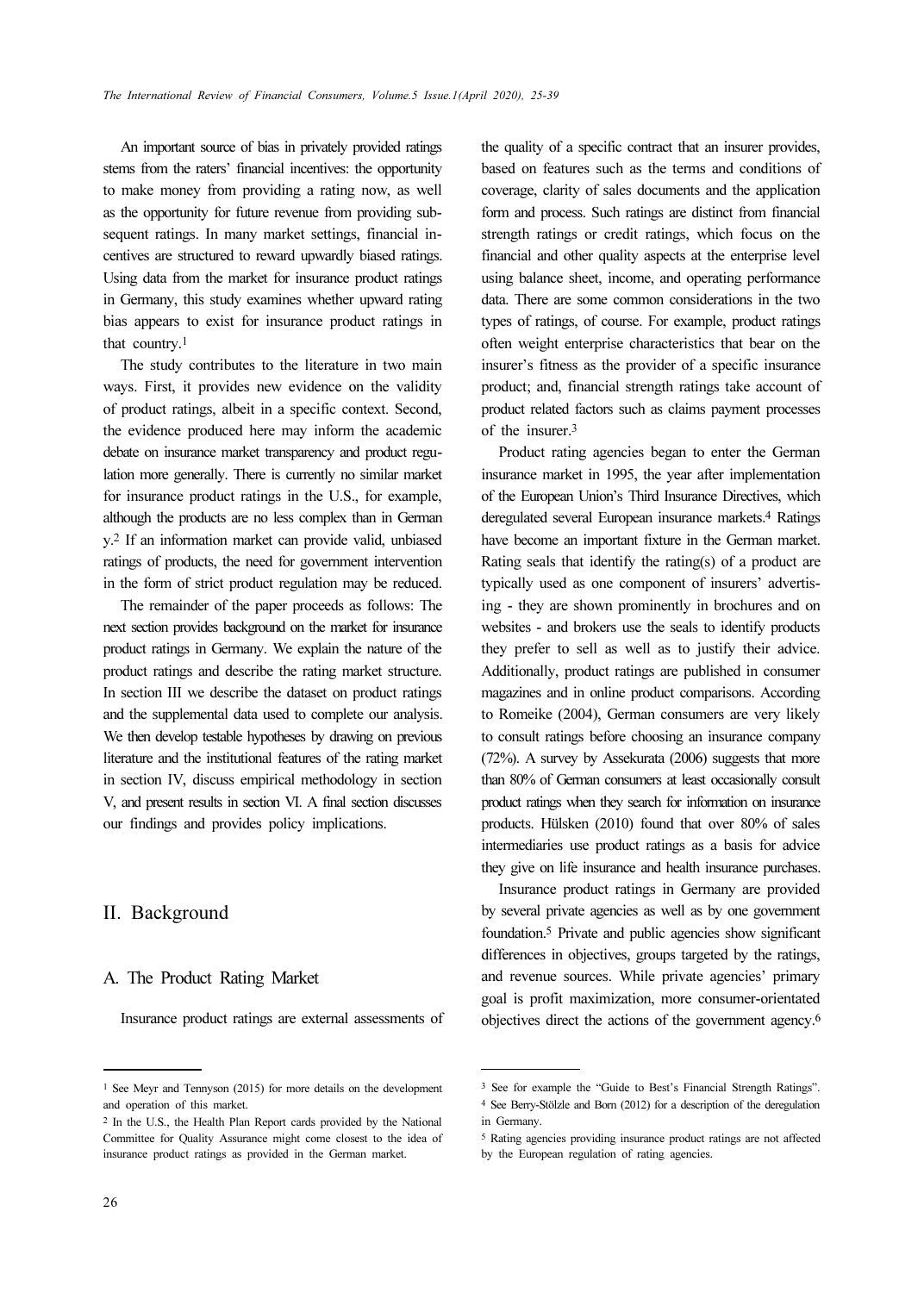Government raters have no financial incentives to produce upwardly biased ratings. However, the lack of financial incentives may reduce the raters' effort and thus the quality of their ratings (Dranove and Jin, 2010). Berger et al. (2000) found that in markets where both government raters and private raters operate—for example, in banking there is exchange of information between the two groups and this may improve the accuracy of their ratings.

In contrast to credit ratings, insurance product ratings in Germany are not commissioned or paid for by the insurance companies. Most rating agencies assess the products' quality on their own initiative and choice, and many product ratings use only publicly available information (so-called PI-ratings). Nonetheless, some product ratings rely in part on internal information provided by the insurer (so-called interactive ratings), and thus do require the insurer's cooperation to produce. The use of product ratings in insurance brokerage is not required by law (in contrast to credit ratings or bond ratings, which need to be consulted for specific investment decisions). Thus, insurance product rating agencies depend greatly on customers' and brokers' awareness.

#### B. Ratings for Occupational Disability Products

In this paper, we concentrate on ratings for occupational disability products. These products provide coverage for loss of earnings caused by health restrictions. Although this is only a subset of product ratings, it provides a useful case study. Occupational disability plans account for significant proportions of the life insurance business in Germany, as social security reforms in 2001 privatized disability risk. Due to product complexity and the importance of these products for consumers, ratings on these products are quite common and provided by almost every rating agency in the German market. Additionally, ratings for these products have been provided continuously over the years, while fundamental product characteristics have remained quite stable. This makes examination of ratings over time a meaningful exercise. Moreover, the characteristics of ratings for these products should be representative

of those for other insurance products since the rating systems consider factors also used in ratings of life, health and property-casualty insurance products. This is to be expected, because occupational disability insurance combines characteristics of life insurance products with the more complex contractual terms regarding obligations and conditions for claim payments that are seen in health and property-casualty insurance.

We base our analysis on the ratings of two important agencies: Morgen & Morgen GmbH, a private rating agency, and Stiftung Warentest, a government foundation that provides the so-called Finanztest ratings. Profit-maximizing motives for upward bias in product ratings should be relevant only for the for-profit rating agency (Morgen & Morgen), and not for the government agency (Stiftung Warentest). Thus, we compare the ratings of the two agencies to look for differences that may indicate upward bias in for-profit ratings.

The Morgen & Morgen ratings are interactive ratings, since one subset of rating factors is obtained from a survey of insurers. The Finanztest ratings are PI-ratings, but Stiftung Warentest relies on insurance companies to deliver the data, and thus the rating is effectively interactive. Morgen & Morgen has provided product ratings for most occupational disability products in all years. Stiftung Warentest has not maintained a consistent approach over time with their Finanztest ratings. In some years the Finanztest ratings focused on particular aspects or target groups of occupational disability insurance products; in other years, the foundation decided to rate products that could provide alternative solutions to cover disability risks. For Stiftung Warentest we therefore restrict our analyses to years in which they rated occupational disability products and targeted the majority of consumers, and we drop years with special focuses (2002, 2012).

#### C. Product Rating Data

We construct a hand-collected dataset of 4,244 observations for Morgen & Morgen ratings in the years 1999 to 2013 and 1,004 observations for Finanztest ratings from years between 2000 and 2013. The ratings are issued for 873 distinct occupational disability products. The sample of observations is larger for Morgen & Morgen because the company rates all products in the market in every year, while Finanztest typically rates only a subset of

<sup>6</sup> The purpose of the governmental foundation Stiftung Warentest outlined in their statutes reads as follows: "The foundation works selflessly; it does not primarily pursue its own financial interests. Purpose of the foundation is to foster consumer protection…".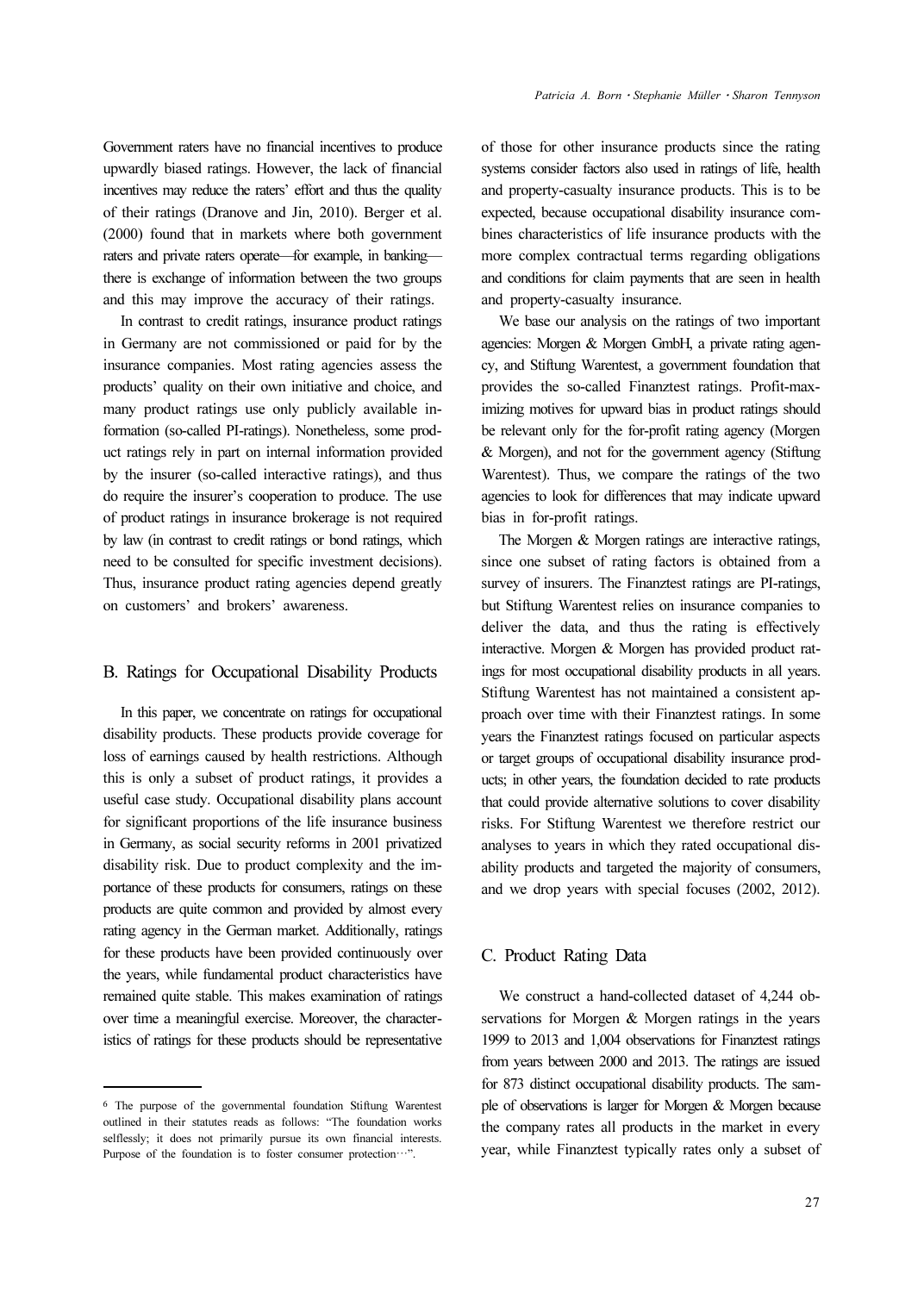| No. of Products |            |      |      |                |      |      |     | Year of Rating |     |      |      |      |      |           |       |
|-----------------|------------|------|------|----------------|------|------|-----|----------------|-----|------|------|------|------|-----------|-------|
|                 | 1999       | 2000 | 2001 | 2002           | 2003 | 2004 |     | 2005 2006 2007 |     | 2008 | 2009 | 2010 | 2011 | 2012 2013 |       |
| Morgen & Morgen | 246        | 183  | 188  | 178            | 193  | 229  | 265 | 303            | 342 | 348  | 361  | 352  | 344  | 356       | - 356 |
| Finanztest      | $^{\circ}$ | 110  | 106  | $\overline{0}$ | 93   | 138  | -89 | 83             | 85  | 55   | 78   | 39   | 54   | $\Omega$  | 74    |
| Total           | 246        | 293  | 294  | 178            | 286  | 367  | 354 | 386            | 427 | 403  | 439  | 391  | 398  | 356       | 430   |

Table 1. Sample Characteristics: Rating Data



Figure 1. Number of Rated Products per Insurer and Year

products. The number of products rated in each year, for each agency, is shown in Table 1.

Figure 1 displays the mean, median, minimum and maximum numbers of products rated by at least one agency on the insurer-year-level. Since Morgen & Morgen aims to provide a comprehensive reflection of the considered market, the data provides evidence of an increasing number of products per insurer over time. This suggests an increase in complexity of the market over time.

Figure 2 shows the distribution of rating values published by Morgen & Morgen for our sample period. Morgen & Morgen issues ratings on a five-point-scale in which higher values indicate higher product quality. While in the beginning of our sample it appears that they awarded an increasing number of highest ratings (5) over time, Morgen & Morgen revised its rating system in 2003, with the consequence that the proportion of these highest ratings is less than 40 percent after that.

Similarly, Figure 3 shows the distribution of product

ratings by Finanztest for the period 2000 to 2013. Finanztest ratings are originally published on a continuous scale from 0.5 for the best product quality to 5.5 for the worst product quality. However, to facilitate readability Stiftung Warentest clusters their numeric ratings into five quality groups ("very good", "good", "satisfactory", "sufficient" and "defective"). We translate these five quality groups into a five-point increasing scale as used by Morgen & Morgen, with "defective" denoted by 1 and "very good" denoted by 5.7 The Finanztest data suggest an overwhelming proportion of highest ratings since 2009. In 2010, for example, only one product received a rating of 4 while all others (38) received a 5.

<sup>7</sup> This method of ratings scale transformation follows the approach used by Pottier and Sommer (1999). This one-to-one mapping is appropriate because the descriptions of the Morgen & Morgen rating categories almost exactly correspond to the Finanztest category descriptions (e.g. Morgen & Morgen's category three is "average" where Stiftung Warentest refers to this as "satisfactory").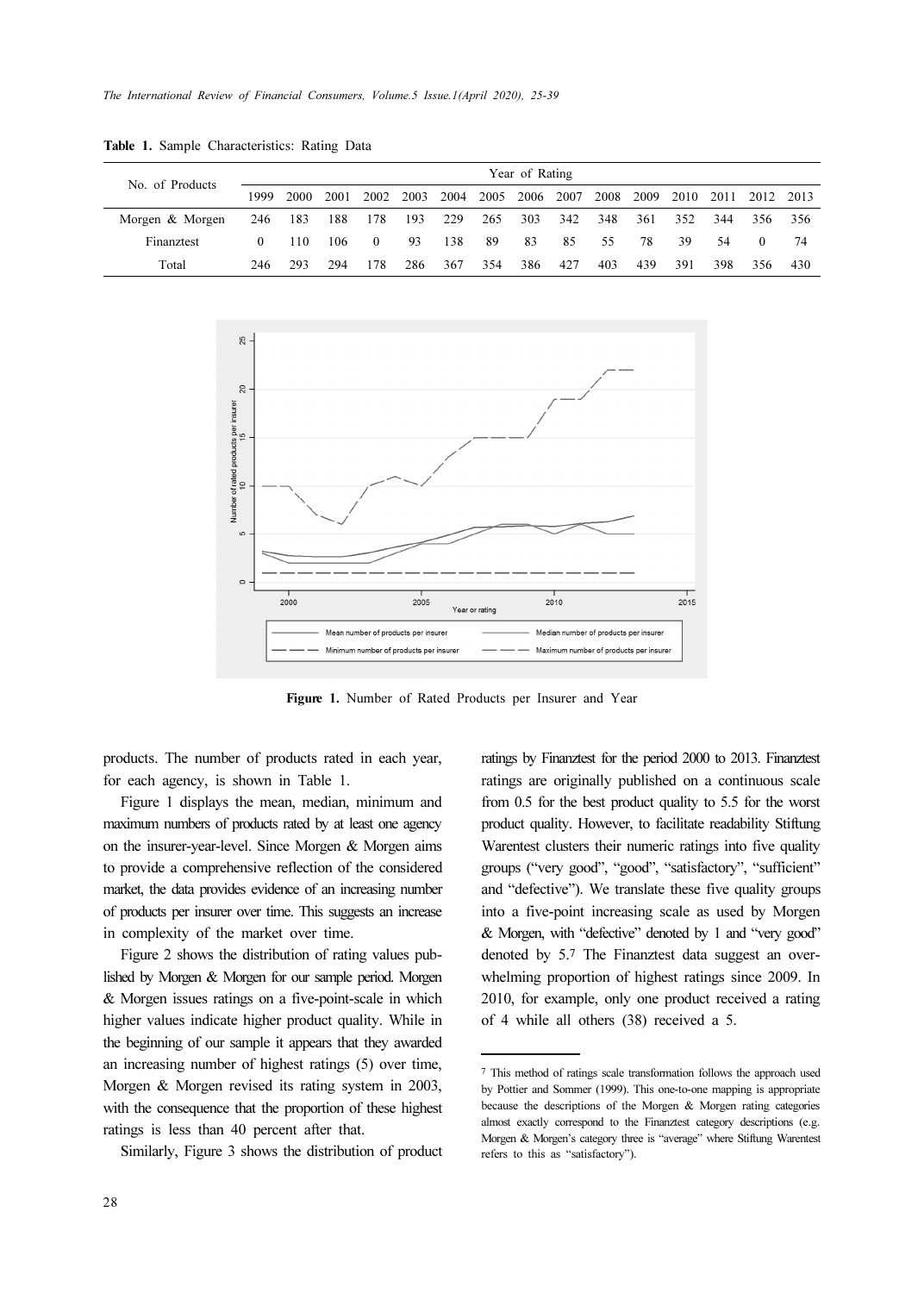

Figure 2. Distribution of Morgen & Morgen Ratings, 1999-2013



Figure 3. Distribution of Finanztest Ratings, 2000-2013

## III. Development of Hypotheses

The literature on rating markets notes that the design of contractual relationships between rating agencies and rated companies and the consequential cash flows are a major source of potential conflicts of interest for raters. One concern is collusion between rating agencies and the companies that they rate, especially in markets where ratings are solicited and paid for by the rated company. Since a rating agency's interest is to maximize profit, in their attempt to attract the maximum number of products to rate they may have an incentive to offer upwardly biased initial ratings. If there are weak reputational penalties for inaccurate ratings, no incentives exist to correct the over-rating in subsequent periods (Strier, 2008).

Some empirical studies of credit ratings yield evidence of upward bias due to collusion. For example, Poon (2003) examines the effects of rating commissioning on credit ratings using 2-year panel data on ratings of 15 countries. Her results indicate that ratings are lower for unsolicited quality assessments, which suggests an upward bias in commissioned ratings due to collusion between rating agencies and rated companies.8 Covitz and Harrison (2003) argue, however, that competition in rating markets will reduce the potential for collusion. Rating agencies are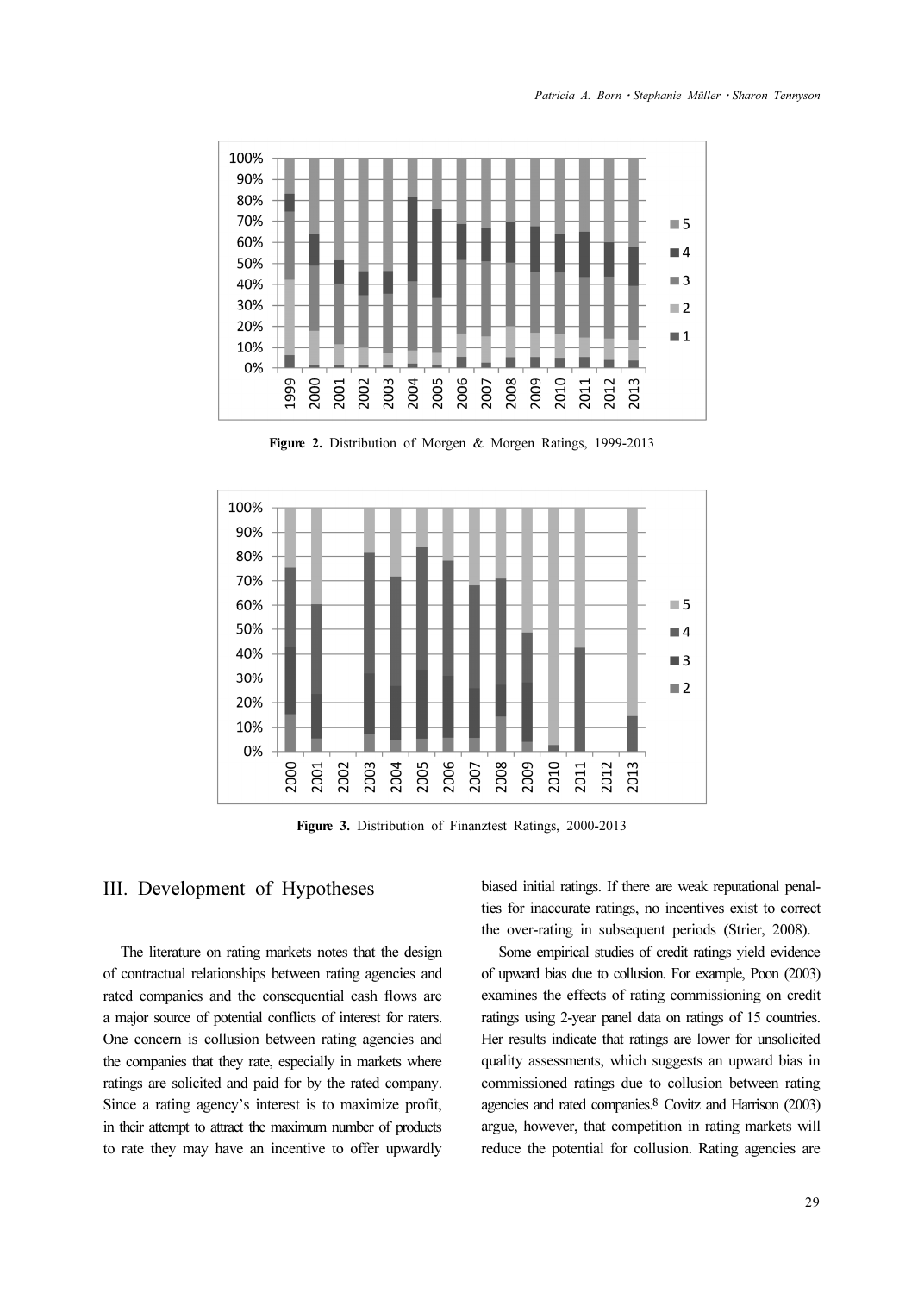naturally led by an objective to gain and keep a high level of reputation. The ability of the users of ratings to evaluate rating agencies' credibility by comparing the quality of their ratings grows with the number of competitors providing ratings. As a consequence, the importance of reputation increases with the level of competition in the rating market.

Market discipline from competition is not likely to be strong in the market for insurance product ratings because rating accuracy is difficult to measure, even with the passage of time. Unlike for bond or credit ratings, where ex-post performance measures of the rated instrument or firm are available (e.g., failure rate or market performance), information about an insurance product's "true" quality is nearly impossible to discern. Even though a greater number of ratings per product permit consumers of ratings to compare the recommendations of different raters, this provides only relative information about raters and product ratings. For these reasons the insurance product rating market may have weak reputational penalties for inaccurate ratings.

Insurers do not typically commission product ratings, and rating agencies generally choose which products to rate. As discussed by Meyr and Tennyson (2015), the main source of revenue for private insurance rating agencies is from the provision of databases and software solutions to brokers to assist them with product comparisons. These characteristics of the market reduce the potential for rating bias (Bolton, Freixas and Shapiro, 2012). Nonetheless, there remains a profit incentive for upward bias in product ratings because insurers are more likely to purchase the rating seals of more highly rated products. The incentive to maximize the number of rating seals sold might motivate rating agencies to adjust their ratings upward. This could lead to upward bias in ratings and to little incentive for rating agencies to correct the upward bias over time.

Other considerations lead to predictions about specific patterns of potential ratings bias. First, insurers that offer a larger product portfolio might receive higher ratings as they could potentially buy a greater number of rating seals. In addition, larger insurance companies are usually

more familiar to customers and brokers and can therefore make a greater contribution to increasing a rating agency's prominence by the use of their rating seals in marketing. The desire to attract these larger insurers and keep them as customers could provide particular incentives to inflate ratings for products offered by larger insurers.9 Finally, long-term relationships may lead to ratings bias. The longer the duration of the business relationships between rating agencies and insurers, the larger the potential incentives for upward bias as the agency does not want to endanger loyal sources of revenue.

Competitive dynamics in the product ratings market could also lead to upward bias. The desire to maintain relationships with insurers or to maximize the number of rating seals sold might motivate rating agencies to adjust their ratings in response to a competitor's assessment. Specifically, agencies may have profit incentives to follow a competitor's upgrade of a product rating but may have profit incentives not to follow a competitor's downgrade of a product rating. Maintaining a higher rating by not following a downgrade - especially if the product currently receives one of the highest ratings - will increase the likelihood of the rating seal being purchased and of receiving cooperation with future ratings. Similarly, following a competitor's upgrade will prevent the competitor from gaining a competitive advantage in rating seal purchases or future cooperation - especially if the upgrade moves the product into one of the highest ratings.

Based on the above reasoning, we propose several related hypotheses regarding bias in insurance product ratings.

- H1: For-profit rating agencies will provide higher product ratings than a government rating agency.
- H2: Product ratings increase with the number of products provided by an insurance company, all other factors held constant.
- H3: Larger insurance companies receive higher product ratings, all other factors held constant.
- H4: Product ratings increase with the number of years a product has been rated by an agency, all other factors held constant.

<sup>8</sup> Lower ratings for unsolicited quality assessments could also result from sample selection bias or the rating procedure applied. Poon's (2003) results still hold when controlling for financial factors characterizing the rated companies.

<sup>9</sup> Insurer size and numbers of products provided by the insurer is not necessarily positively correlated. Smaller insurers might for example be specialists for a particular product type and therefore offer a broader spectrum. With Pearson's correlation coefficient being 0.3592 we do also not find a strong interrelationship between net premiums and number of products provided by an insurer in our data set.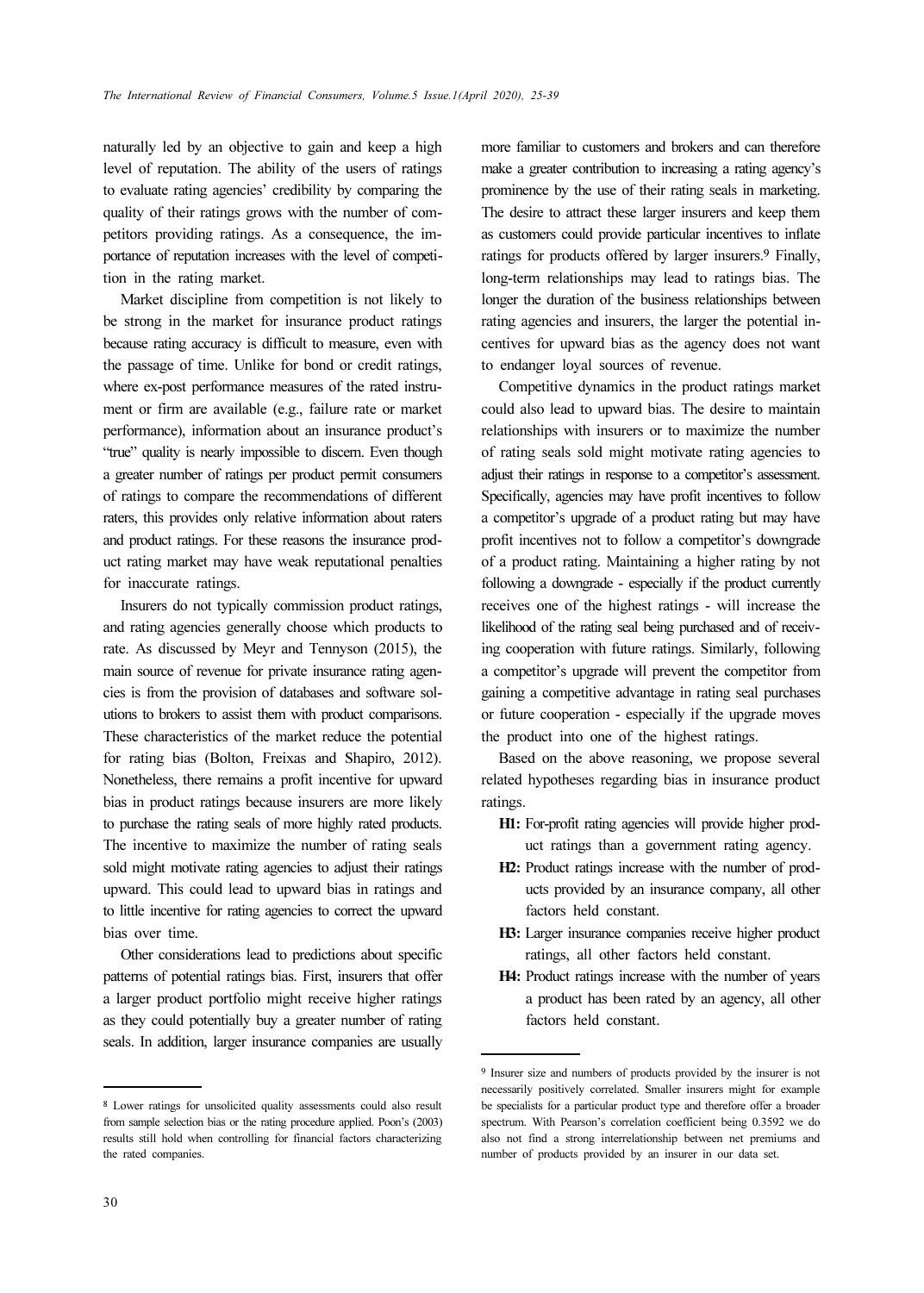- H5a: Ratings downgrades from agency A are not followed by downgrades from agency B.
- H5b: Ratings upgrades from agency A are followed by upgrades from agency B.

#### IV. Empirical Analysis of H1

Table 2 provides summary data on the relationship

between ratings provided by Morgen & Morgen and Stiftung Warentest, and includes only products rated by both agencies. Morgen & Morgen generally publishes their ratings in April whereas Finanztest ratings are normally published in July. The first panel of the table compares the Finanztest ratings to the Morgen & Morgen ratings published three months earlier. The second panel compares the Morgen & Morgen ratings to the Finanztest ratings published nine months earlier. The table categorizes the relative ratings into groups, as follows. For each agency and product, we catalog whether the rating is less than

|  |  | Table 2. Differences between Morgen & Morgen and Finanztest Ratings |  |  |  |  |  |  |  |
|--|--|---------------------------------------------------------------------|--|--|--|--|--|--|--|
|--|--|---------------------------------------------------------------------|--|--|--|--|--|--|--|

Panel A: Comparison of MM ratings with following FT ratings of the same year

|                                            |                   | Year of rating    |                    |                   |              |                   |              |                   |              |                   |                   |                   |               |
|--------------------------------------------|-------------------|-------------------|--------------------|-------------------|--------------|-------------------|--------------|-------------------|--------------|-------------------|-------------------|-------------------|---------------|
|                                            | 2000              | 2001              | 2003               | 2004              | 2005         | 2006              | 2007         | 2008              | 2009         | 2010              | 2011              | 2013              | Total         |
| $MM_t$ smaller than FT <sub>t</sub> by 2   | 3<br>(3.5)        | (1.1)             | $\theta$<br>(0.0)  | $\theta$<br>(0.0) | (1.4)        | $\Omega$<br>(0.0) | (1.3)        | $\theta$<br>(0.0) | 2<br>(2.7)   | (2.9)             | (2.0)             | 3<br>(4.5)        | 13<br>(1.5)   |
| $MM_t$ smaller than $FT_t$ by 1            | 14<br>(16.1)      | 14<br>(15.1)      | $\sim$<br>(6.4)    | 33<br>(28.7)      | 12<br>(16.4) | 15<br>(21.4)      | 17<br>(22.1) | 12<br>(25.5)      | 22<br>(30.1) | 7<br>(20.6)       | 8<br>(16.3)       | 17<br>(25.4)      | 176<br>(20.4) |
| $MM_t$ and $FT_t$ equal                    | 48<br>(55.2)      | 59<br>(63.4)      | 31<br>(39.7)       | 60<br>(52.2)      | 36<br>(49.3) | 37<br>(52.9)      | 46<br>(59.7) | 21<br>(44.7)      | 42<br>(57.5) | 26<br>(76.5)      | 29<br>(59.2)      | 45<br>(67.2)      | 480<br>(55.6) |
| $MM_t$ exceeding FT <sub>t</sub> by 1      | 22<br>(25.3)      | 19<br>(20.4)      | 42<br>(53.9)       | 20<br>(17.4)      | 23<br>(31.5) | 17<br>(24.3)      | 12<br>(15.6) | 14<br>(29.8)      | 6<br>(8.2)   | $\theta$<br>(0.0) | 11<br>(22.5)      | 2<br>(3.0)        | 188<br>(21.8) |
| $MM_t$ exceeding $FT_t$ by 2               | $\theta$<br>(0.0) | $\Omega$<br>(0.0) | $\Omega$<br>(0.00) | 2<br>(1.7)        | (1.4)        | (1.4)             | (1.3)        | $\Omega$<br>(0.0) | (1.4)        | $\theta$<br>(0.0) | $\Omega$<br>(0.0) | $\theta$<br>(0.0) | 6<br>(0.7)    |
| Total number of commonly<br>rated products | 87                | 93                | 78                 | 115               | 73           | 70                | 77           | 47                | 73           | 34                | 49                | 67                | 863           |

Panel B: Comparison of FT ratings and following MM ratings of the next year

|                                            |                   |                   |                   |                         |                         |                   | Year of FT rating     |                   |                   |                   |                         |                       |               |
|--------------------------------------------|-------------------|-------------------|-------------------|-------------------------|-------------------------|-------------------|-----------------------|-------------------|-------------------|-------------------|-------------------------|-----------------------|---------------|
|                                            | 2000              | 2001              | 2003              | 2004                    | 2005                    | 2006              | 2007                  | 2008              | 2009              | 2010              | 2011                    | 2013                  | Total         |
| $MM_t$ smaller than $FT_{t-1}$ by 4        | $\theta$<br>(0.0) | $\Omega$<br>(0.0) | $\theta$<br>(0.0) | $\theta$<br>(0.0)       | $\theta$<br>(0.0)       | $\Omega$<br>(0.0) | $\Omega$<br>(0.0)     | $\Omega$<br>(0.0) | $\Omega$<br>(0.0) | $\theta$<br>(0.0) | $\theta$<br>(0.0)       | (4.6)                 | 1<br>(0.1)    |
| $MM_t$ smaller than $FT_{t-1}$ by 3        | $\theta$<br>(0.0) | $\theta$<br>(0.0) | $\theta$<br>(0.0) | $\theta$<br>(0.0)       | $\theta$<br>(0.0)       | $\theta$<br>(0.0) | $\theta$<br>(0.0)     | $\theta$<br>(0.0) | $\Omega$<br>(0.0) | $\Omega$<br>(0.0) | $\theta$<br>(0.0)       | 7<br>(31.8)           | 7<br>(0.9)    |
| $MM_t$ smaller than $FT_{t-1}$ by 2        | (1.1)             | 1<br>(1.2)        | (1.3)             | $\overline{c}$<br>(1.7) | $\overline{c}$<br>(2.9) | $\Omega$<br>(0.0) | 2<br>(2.9)            | $\Omega$<br>(0.0) | 2<br>(3.0)        | (2.9)             | $\overline{2}$<br>(4.2) | 8<br>(36.4)           | 22<br>(2.8)   |
| $MM_t$ smaller than $FT_{t-1}$ by 1        | 9<br>(9.6)        | 9<br>(10.5)       | 10<br>(13.2)      | 23<br>(20.0)            | 13<br>(18.8)            | 13<br>(18.8)      | 16<br>(22.9)          | 10<br>(21.7)      | 16<br>(23.9)      | 9<br>(26.5)       | 5<br>(10.4)             | 1<br>(4.6)            | 134<br>(16.9) |
| $FT_{t-1}$ and MM <sub>t</sub> equal       | 48<br>(51.1)      | 53<br>(61.6)      | 51<br>(67.1)      | 66<br>(57.4)            | 35<br>(50.7)            | 37<br>(55.1)      | 37<br>(54.3)          | 23<br>(50.0)      | 40<br>(59.7)      | 24<br>(70.6)      | 29<br>(60.4)            | 5<br>(22.7)           | 448<br>(56.4) |
| $MM_t$ exceeding $FT_{t-1}$ by 1           | 28<br>(29.8)      | 22<br>(25.6)      | 14<br>(18.4)      | 22<br>(19.1)            | 17<br>(24.6)            | 17<br>(24.6)      | 14<br>(20.0)          | 13<br>(28.3)      | 8<br>(11.9)       | $\theta$<br>(0.0) | 12<br>(25.0)            | $\mathbf{0}$<br>(0.0) | 167<br>(21.0) |
| $MM_t$ exceeding $FT_{t-1}$ by 2           | 8<br>(8.5)        | 1<br>(1.2)        | $\theta$<br>(0.0) | 2<br>(1.7)              | 2<br>(2.9)              | (1.5)             | $\mathbf{0}$<br>(0.0) | $\Omega$<br>(0.0) | (1.5)             | $\theta$<br>(0.0) | $\theta$<br>(0.0)       | $\mathbf{0}$<br>(0.0) | 15<br>(1.9)   |
| Total number of commonly<br>rated products | 94                | 86                | 76                | 115                     | 69                      | 68                | 69                    | 46                | 67                | 34                | 48                      | 22                    | 794           |

Numbers in parentheses indicate percentage shares.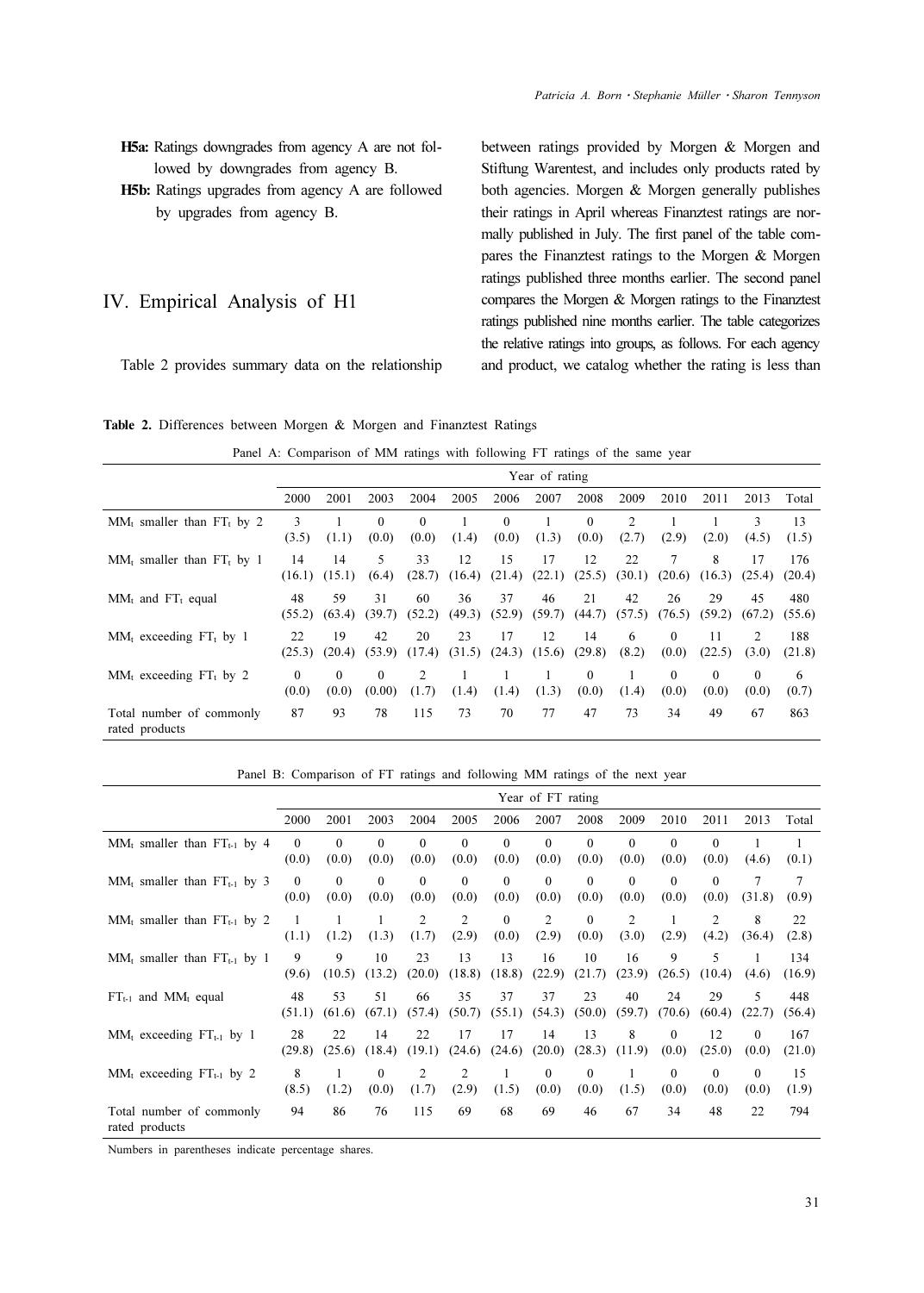the competitor rating by 4, 3, 2, or 1; whether both agency ratings are equal; and whether the agency rating is greater than the competitor rating by 1, 2, 3, or 4. The table displays the number of product ratings that fall into each grouping for each year and for the sample period as a whole, and shows in parentheses below this number the percent of ratings that fall in the grouping in parentheses. To conserve space, the table displays only the comparison groups for which there is a non-zero entry in at least one year of the sample period.

The data reveal that for the sample period as a whole, the majority of ratings provided by each agency are the same as the ratings published by the other agency. Specifically, 56 percent of ratings are equal when comparing Morgen & Morgen ratings with following Finanztest ratings, and 57 percent of ratings are equal when comparing Finanztest ratings with Morgen & Morgen ratings following in the next period. There is also no strong pattern in the direction of differences: 24 percent of Finanztest ratings are lower than the previous Morgen & Morgen rating and 25 percent are higher; 21 percent of Morgen & Morgen ratings are lower than the previous Finanztest rating and 23 percent are higher.

However, looking at individual years in the sample period, the data indicate a change in the patterns over time. Comparing the first six sample years to the second six, there is an increasing tendency for Finanztest ratings to match the previous Morgen & Morgen rating in the latter period. For years 1999-2005, 46 percent of Finanztest ratings are the same as the rating provided by Morgen & Morgen in the previous publication, but for years 2006-2012 Finanztest ratings match the previous Morgen & Morgen rating 58 percent of the time. The data also show that this is due to a reduction in Stiftung Warentest's propensity to provide a lower rating than Morgen & Morgen: this occurred for 31 percent of products during 1999-2005 but for only 15 percent of products during 2006-2012. Thus, the Finanztest ratings appear increasingly to match those of Morgen & Morgen over time. These patterns fail to support the hypothesis that profit incentives lead to upward bias in Morgen & Morgen ratings and are more consistent with the Berger et al. (2000) observation that government raters may rely on information from private raters.

## V. Empirical Analysis of H2-H4

#### A. Data and Variables

This analysis uses the panel data set of product rating data combined with insurance company data for the German life insurance market. We match each observed product rating in our data with company-specific information on the insurer that provides the rated product. Insurer data are obtained from Bisnode, a private provider of data on financial company characteristics and financial performance measures in Germany. Our resulting dataset includes company-specific data for 141 German life insurance companies in all years of our rating sample period. We are unable to obtain financial data for all insurers that offer disability insurance products, and as a result the merged dataset with rating data and insurance company data includes 3,383 ratings observations by Morgen & Morgen and 802 ratings observations by Stiftung Warentest.

Data on insurance companies include age, organizational form, ownership form, balance sheet and underwriting data; data on product offerings including average insured amount per contract; and selected performance indicators including the loss ratio and the contract cancellation rate. Table 3 presents summary statistics for the insurance company variables included in our analysis.

Several of the variables are used to provide key information about the effects of provider-specific characteristics on product ratings. The insurer's size is characterized by the natural log of *net premiums* in a year.<sup>10</sup> The size of the insurer's product portfolio is captured by the number of rated products in a year. This variable is specific to each rating agency. The duration of the agency-insurer business relationship is measured by the number of years rated in a row. This variable counts the number of consecutive ratings by an agency for a particular product before the current rating.<sup>11</sup>

In addition to these three key variables, our models incorporate several other insurer characteristics as controls. We expect that older companies are more likely to provide

<sup>10</sup> Results do not change when alternative measures of company size (total assets and equity capital) are used.

<sup>11</sup> Results do not change when we instead include an indicator of a long-term relationship. We tested alternative definitions of a long-term relationship as three years of rating in a row or five years of rating in a row, with similar results.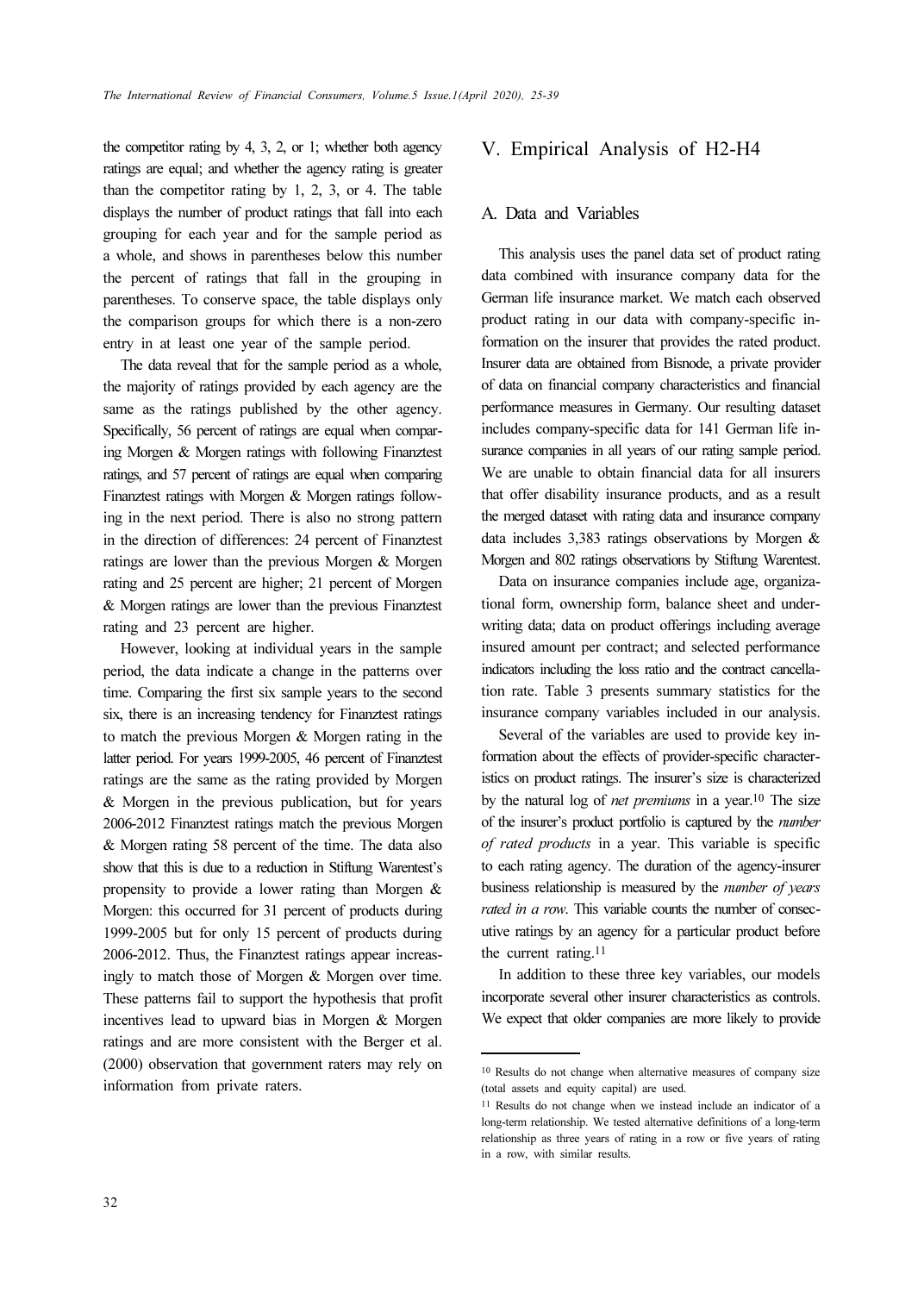| Variable                                 | Obs  | Mean              | Std. Dev.          | Min                          | Max                                 |
|------------------------------------------|------|-------------------|--------------------|------------------------------|-------------------------------------|
| Age of insurance company                 | 987  | 75.28             | 51.06              | 7                            | 208                                 |
| Log net premium (TEUR)                   | 986  | 12.58             | 1.58               | 6.03                         | 16.60                               |
| Number of rated products                 | 989  | 3.59              | 2.86               |                              | 22                                  |
| Loss ratio (in $\%$ )                    | 987  | 68.31             | 34.59              |                              | 219                                 |
| Cancellation quota (in $\%$ )            | 955  | 5.10              | 2.70               |                              | 45                                  |
| Average sum insured per contract (TEUR)  | 957  | 31.14             | 19.06              | 0.024                        | 110.59                              |
|                                          |      | Stock<br>company  | Mutual             | Public-service<br>enterprise | Establishment of<br>foreign company |
| Organizational form of insurance company | 3485 | 2.483<br>(71.23%) | 809<br>$(23.21\%)$ | 113<br>$(3.24\%)$            | 8<br>$(2.30\%)$                     |

Table 3. Summary Statistics for Insurance Company Variables

Notes: The table reports descriptive statistics on insurance company data contained in the 1999-2013 panel data-set. All variables are indicated on the insurer-year-level except of data on the insurers' organizational for, which is presented on the product-year-level.

well-known brands and may have advantages in product design and distribution. The variable company age is included to control for these influences arising from a company's experience and establishment. We also consider the legal form of the insurance company which could be stock, mutual, public-service enterprise, or a foreign insurance company.12 Special characteristics of the different legal forms regarding target groups, financing or decision-making might influence product design. As just one example, mutual insurers are owned by policyholders and could be expected to design products of better quality compared to stock companies. We include three indicator variables - public, mutual and foreign - in our models, with stock companies serving as the reference group.

Additionally, we include several measures of operating results as control variables. The change in loss ratio measures the annual change in the ratio of incurred losses to earned premiums. We expect a positive relationship between this variable and product ratings, since an increasing loss ratio indicates that policyholders are receiving an increasing level of claims payments per dollar of premiums paid. The *cancellation rate* of policies for each insurer in a year provides an indication of general consumer satisfaction with the insurer's products. We expect that product ratings are negatively associated with cancellation rates. Finally, the model includes the average sum insured per contract for an insurer in a year. Insurance companies with larger exposures may be expected to have a clientele that demands higher product quality and therefore receive higher quality ratings than companies with smaller exposures.

#### B. Methodology

For our empirical analysis, we utilize an ordered multinomial model using data for each product and year.<sup>13</sup> The rating outcome for product  $i$  in year  $t$ , denoted by  $R_{ij}$ , will serve as the dependent variable. Possible outcomes correspond to the rating scale and therefore can take ordinal values from 1 (poor quality) to 5 (very good quality). The model can be derived from the following latent variable model where  $\mu_1$  to  $\mu_5$  represent unknown thresholds for the observed rating categories:

$$
R_{it} = \begin{cases} 1 \hspace{0.1cm} if \hspace{0.1cm} R_{it}^* < \mu_1 \\ 2 \hspace{0.1cm} if \hspace{0.1cm} \mu_1 \leq R_{it}^* < \mu_2 \\ 3 \hspace{0.1cm} if \hspace{0.1cm} \mu_2 \leq R_{it}^* < \mu_3 \\ 4 \hspace{0.1cm} if \hspace{0.1cm} \mu_3 \leq R_{it}^* < \mu_4 \\ 5 \hspace{0.1cm} if \hspace{0.1cm} R_{it}^* \geq \mu_4 \end{cases}
$$

We estimate the model using an ordered probit regression that examines the influence on the rating outcome of insurance company size, number of products in its portfolio and length of business relationship, after accounting for effects of the control variables. Standard errors are clustered at the insurer level to account for within-firm

<sup>12</sup> According to the national Insurance Supervision Act insurance companies in Germany are restricted to these four organizational forms. Besides stock and mutual insurers, companies established under public law have a long tradition as insurance providers in Germany.

<sup>13</sup> The model design is based on Blume et al. (1998).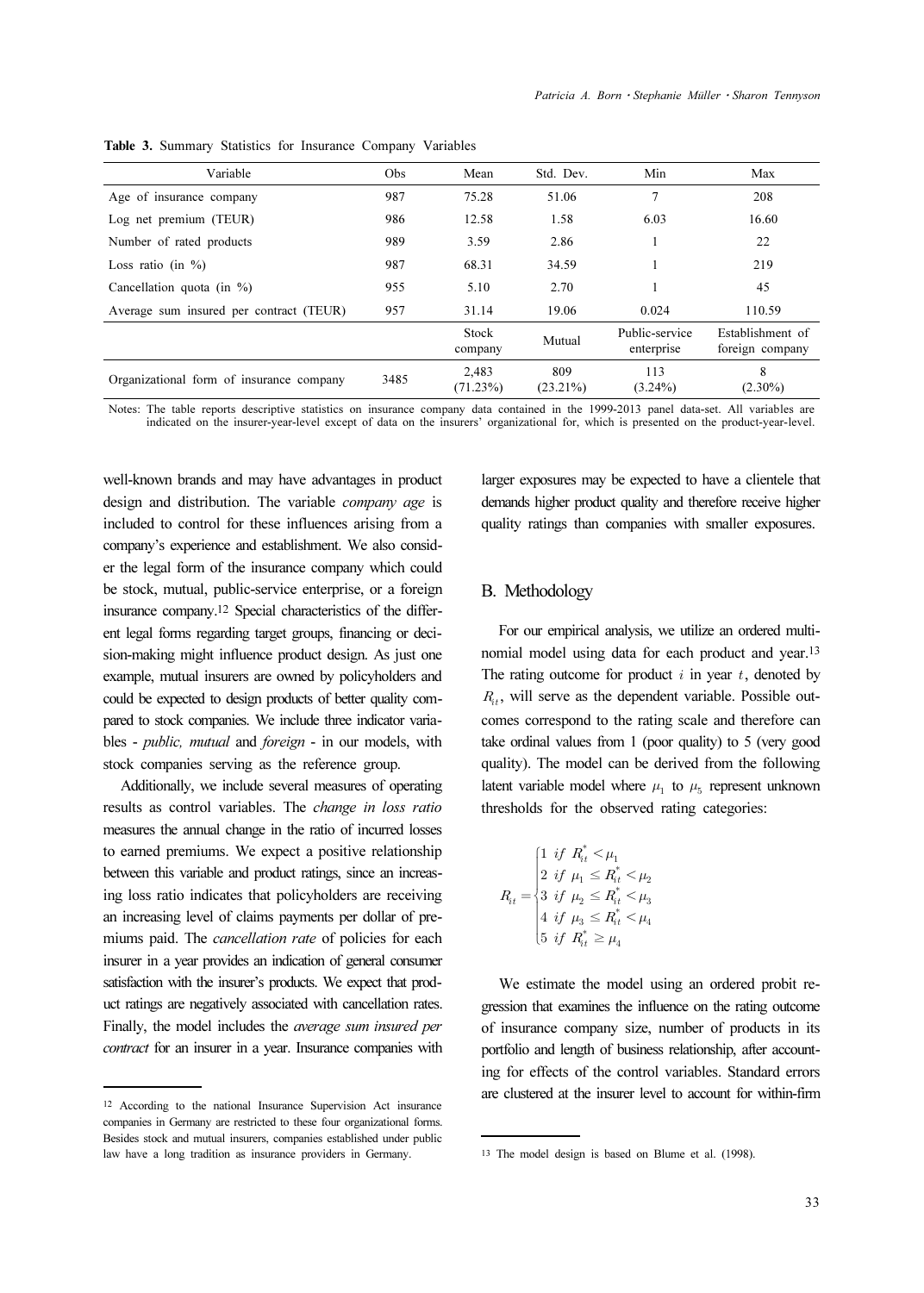|                                  |                     |            | Morgen & Morgen     |           | Finanztest  |            |             |            |  |  |
|----------------------------------|---------------------|------------|---------------------|-----------|-------------|------------|-------------|------------|--|--|
|                                  | Model IA:           |            |                     | Model IB: |             | Model IA:  | Model IB:   |            |  |  |
| Full sample                      | coefficient p-value |            | coefficient p-value |           | coefficient | p-value    | coefficient | p-value    |  |  |
|                                  | $N = 3,225$         |            | $N = 3,225$         |           | $N = 766$   |            | $N = 766$   |            |  |  |
| Log net premium                  | 0.237               | $0.007***$ | 0.238               | $0.020**$ | 0.328       | $0.000***$ | 0.258       | $0.003***$ |  |  |
| Number of rated products         | $-0.068$            | $0.025**$  | $-0.050$            | $0.094*$  | $-0.044$    | 0.297      | $-0.114$    | $0.024**$  |  |  |
| Number of years rated in a row   | 0.001               | 0.968      | $-0.042$            | 0.289     | $-0.098$    | $0.020**$  | $-0.024$    | 0.687      |  |  |
| Age of company                   | 0.006               | $0.093*$   | 0.008               | $0.066*$  | 0.006       | 0.159      | 0.008       | $0.039**$  |  |  |
| Mutual company                   | 0.145               | 0.751      | 0.095               | 0.853     | $-0.813$    | $0.053*$   | $-0.930$    | $0.017**$  |  |  |
| Public organization              | $-1.135$            | $0.000***$ | $-0.846$            | $0.018**$ | 0.944       | $0.001***$ | 0.677       | $0.027**$  |  |  |
| Establishment of foreign insurer | 0.742               | $0.024**$  | 0.762               | $0.037**$ | 1.534       | $0.000***$ | 0.598       | 0.139      |  |  |
| Change in loss ratio             | 0.038               | 0.468      | $-0.023$            | 0.749     | 0.374       | $0.022**$  | 0.261       | $0.021**$  |  |  |
| Cancellation ratio               | 0.019               | 0.508      | 0.034               | 0.264     | 0.003       | 0.958      | 0.061       | 0.330      |  |  |
| Average sum insured per contract | 0.019               | $0.009**$  | 0.019               | $0.036**$ | 0.035       | $0.000***$ | 0.024       | $0.004***$ |  |  |
| Year dummies                     | N <sub>0</sub>      |            | Yes                 |           | No          |            | Yes         |            |  |  |

Table 4. Ordered Probit Estimates for Hypotheses 2 to 4

Notes: Standard errors are clustered at the insurer level. \*\*\* Indicates the difference from zero is statistically significant at the 1% confidence level; \*\* 5% confidence level and \*10% confidence level.

correlation over time. To control for unobservable year-specific effects in the 15 years of our sample, some versions of the estimates include year dummies.14 The ordered probit model is described by the following equation:

$$
\Pr(R_{it} = j | \theta) = \begin{cases} \Pr(\beta_0 + \beta' X_{it} + \epsilon_{it} \ge \mu_4 | \theta & \text{if } j = 5 \\ \Pr(\mu_j > \beta_0 + \beta' X_{it} + \epsilon_{it} \ge \mu_{j-1} | \theta) & \text{if } j = 4, 3, 2 \\ \Pr(\mu_1 > \beta_0 + \beta' X_{it} + \epsilon_{it} | \theta) & \text{if } j = 1. \end{cases}
$$

Since information on the "true" quality of products is not available, interpreting the effects per rating agency alone cannot provide sufficient information as to whether there is a rating bias or not. Comparing the effects of the two agencies on the basis of direction and significance<sup>15</sup>, however, makes it possible to use such interpretations as measures of a potential rating bias. These interpretations may also be informed by the fact that the regression analysis is based on one private and one governmental rating agency, each of which may be influenced by different incentives.

#### C. Estimation Results

Table 4 reports the results of the ordered probit estimation for the two rating agencies, Morgen & Morgen and Stiftung Warentest, separately. The estimates show that the effect of company size on a product rating is significant and positive for both rating agencies. The number of rated products for an insurance company is negatively associated with the rating, and this relationship is statistically significant for Morgen & Morgen ratings. The effect of the number of years a product has been rated in a row is negative and significant for Stiftung Warentest ratings, and positive but not statistically significant for Morgen & Morgen ratings. These results provide distinctly mixed evidence with respect to our hypotheses regarding the insurance company features that could produce upwardly biased ratings due to the rating agency's desire to generate more revenue directly (through sales of certificates) or indirectly (through publicity from the rating seals).

The only result that is clearly supportive of the hypothesized effects is a positive and significant relationship between net premiums of the insurer and the product rating. However, there is no difference in the direction or statistical significance of these effects between the private agency and the government agency, so there is no strong indication of a rating bias. This result seems more consistent with the literature on industrial organ-

<sup>14</sup> The year dummies also help control for potential effects on ratings of the rating system change by Morgen & Morgen in 2004. In an alternative specification, a single dummy variable representing the pre reform period was found to be a significant determinant of ratings. However, this change has no effect on the other variables of interest. <sup>15</sup> In the case of the ordered probit model applied here a direct comparison of the magnitude of the respective effects is not possible because of differing variances in the latent variable  $\mu_n$  between models.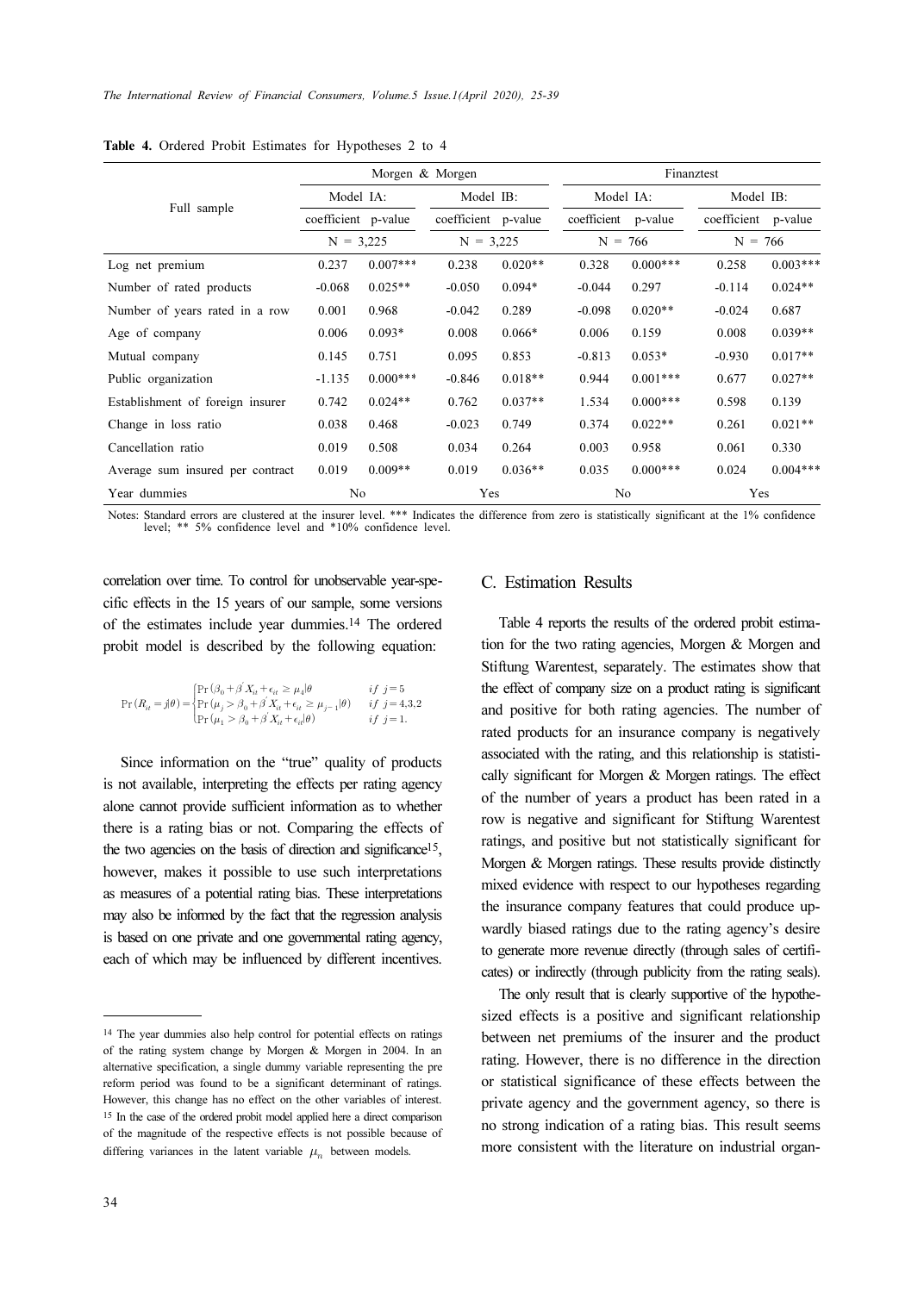|                                        | Downgrades | Upgrades | No rating change | Total    |
|----------------------------------------|------------|----------|------------------|----------|
| Morgen & Morgen                        | 53         | 33       | 346              | 432      |
|                                        | (12.27)    | (7.64)   | (80.09)          | (100.00) |
| Stiftung Warentest                     | 76         | 74       | 328              | 478      |
| (when comparison based on $MMt$ )      | (15.90)    | (15.48)  | (68.62)          | (100.00) |
| Stiftung Warentest                     | 73         | 71       | 311              | 455      |
| (when comparison based on $MM_{t-1}$ ) | (16.04)    | (15.60)  | (68.35)          | (100.00) |

Table 5. Up- and downgrades for commonly rated products

Notes: Numbers in parentheses indicate percentage shares.

ization and strategic management, which suggest that larger firm size may reflect higher productivity or other competitive advantages (e.g., Barney 2001). That is, it is possible that larger firms simply offer better products.

Examining estimated effects of the control variables, we see that for both rating agencies, insurance company age and average contract size are positive and statistically significant. Although less robust in statistical significance, products offered by subsidiaries of foreign insurers also receive higher ratings. These results suggest that products offered by larger and more-established insurers tend to be higher quality. Products offered by mutual insurers receive significantly lower ratings from Stiftung Warentest but there is no statistically significant effect of ownership form on Morgen & Morgen ratings. Interestingly, the effect of an insurer being a public-service enterprise is negative and statistically significant in Morgen & Morgen ratings, but positive and statistically significant in Stiftung Warentest ratings. Stiftung Warentest ratings are also sensitive to the change in loss ratio, showing the hypothesized effect that increases in the loss ratio lead to higher product ratings. These findings suggest rating system differences under which the public rating agency may favor public institutions and products with lower expense charges.

## VI. Empirical Analysis of H5

#### A. Data and Variables

To investigate whether raters adjust product ratings in response to a competitor's changes, we begin with the sample of products that are rated by both Morgen & Morgen and Stiftung Warentest. To be included in this analysis a product must be rated by both agencies over at least two consecutive periods, so that we are able to observe situations where both agencies decide on upgrades and downgrades. Additionally, data must be available for at least three periods in a row for the earlier publishing agency, because the comparison point in period t-1 is a rating change instead of an absolute rating.

In this analysis, we make use of differences in the two agencies' ratings publication dates. As noted previously, Morgen & Morgen usually publishes their ratings in April while Stiftung Warentest publishes their Finanztest ratings in July. Morgen & Morgen is the following agency in April of year t compared with Stiftung Warentest's leading ratings published in July of year t-1. Stiftung Warentest is the following agency in July of year t compared with Morgen & Morgen's leading ratings published in April of year t.16 There are 478 situations in our dataset for which Stiftung Warentest might be in the position to decide whether to follow a change in the Morgen & Morgen rating published only some months before (t) and 455 situations where Stiftung Warentest could decide whether to follow a rating change by Morgen & Morgen made in April of the preceding year (t-1). Morgen & Morgen faces 432 situations in which they could adjust their rating in response to a ratings change by Stiftung Warentest. Table 5 provides details on the distribution of observations with regard to upgrades and downgrades within the sample of products rated by both agencies.

<sup>16</sup> It seems possible that Stiftung Warentest might not be able to incorporate observations of the April Morgen & Morgen rating into their own July rating, due to the short notice. For this reason we also estimated models with Stiftung Warentest as the "following" agency in July of year t that include Morgen & Morgen's "leader" ratings in April of year t-1. This reduces the number of observations available, but inferences remain similar.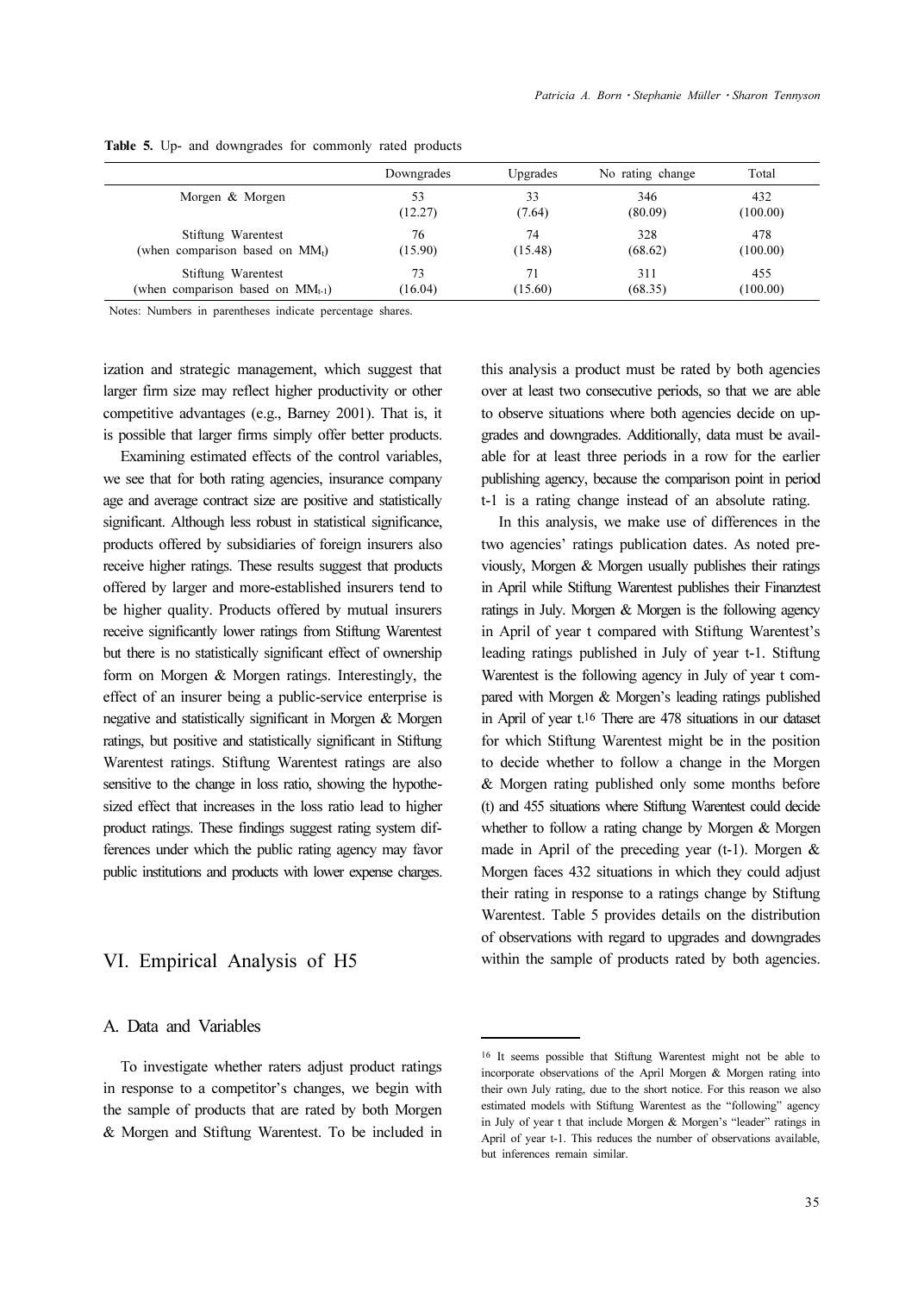#### B. Methodology

Using the observations in Table 5 as our database, we examine the influence of competitor downgrades and upgrades on each agency's own rating decisions. We estimate two probit models, one for ratings downgrades and one for ratings upgrades. In accordance with our hypotheses, we test whether changes in product ratings depend on previous rating changes of the competitor.<sup>17</sup> Each model is estimated separately for each rating agency in the role of the following agency. We do not include insurance company control variables in these models. Standard errors are clustered at the insurer level to account for within-insurer correlation in ratings changes across products.<sup>18</sup>

We denote rating upgrades and downgrades of the later-publishing agency by agency B in the empirical models. The change rating for product  $i$  in period  $t$  serve as dependent variables in our estimated models ( $B$   $Down_{it}$ ) respectively  $B_{U_p}$ . Possible outcomes are binary.  $B_{\perp}Down_{it}$  takes the value of 1 whenever a product *i* receives a lower rating in period  $t$  as compared to period  $t-1$ by the agency issuing the later rating (agency B) in period  $t$ . It takes the value of 0 if the rating for product  $i$ is higher or equal in period  $t$  as compared to period  $t-1$  by the same agency (non-downgrade).  $B_{\perp}Up_{it}$  takes the value of 1 whenever a product  $i$  receives a higher rating in period  $t$  as compared to period  $t-1$  by the agency (B) issuing the later rating in period  $t$ . It takes the value of 0 if the rating for product  $i$  is lower or equal in period  $t$  as compared to period  $t-1$  by the same agency (non-upgrade).

Our models also include an indicator for the level of the product rating before the change. As noted previously, insurance companies use rating seals for advertising but normally buy only the seals for good ratings. A product rating lower than 4 is typically not used in advertising. Thus, for rating downgrades a change of rating from a starting point of 4 or 5 is more consequential (negatively so) than a downgrade from a starting point of 3 or below. For rating upgrades, a change of rating

from a starting point of 3 or 4 is more consequential (positively so) than a change from any other starting point. Thus, indicators for these critical starting points provide additional evidence of whether an agency's reactions to competitor ratings seem more like strategic responses, in contrast to adjustments following real product enhancements or quality declines that are recognized by both agencies.<sup>19</sup>

The model specification for rating downgrades is shown in the equation below.  $B_{\_}Down_{u-1}$  is an indicator of a rating downgrade (or not) of product  $i$  in the previous year by the following firm, and  $B_4 5_{it-1}$  is an indicator of product  $i$  receiving a rating of 4 or above in the previous year from this same firm.  $A_{1}Down_{n-1}$  is an indicator of a rating downgrade (or not) of product  $i$  in the previous year by the leader firm (agency A), and  $A_4 5_{i}i_{-1}$  is an indicator of product  $i$  receiving a rating of 4 or above in the previous year from the leader firm. If raters are changing their ratings strategically, we expect to observe a smaller likelihood of downgrades from high ratings  $(\beta, \langle 0 \rangle)$ and no follower response to leader downgrades ( $\beta_2 = 0$ ).

 $Pr(B\_Down_{\alpha} = 1) = Pr(\beta_0 + \beta_1 B_2 45_{\alpha-1} + \beta_2 A_2 Down_{\alpha-1} + \beta_3 A_3 45_{\alpha-1} + \epsilon_{\alpha})$ 

The estimation model for product rating upgrades is constructed analogously.  $B U p_{it}$  and  $A U p_{it}$  take the value of one if the considered product  $i$  receives a higher rating in period  $t$  than in period  $t-1$ , by the follower firm (agency B) and the leader firm (agency A), respectively:  $B_3$ <sup>1</sup><sub>i<sup>1-1</sub></sup> is an indicator of product *i* receiving a rating</sub> of 3 or 4 in the previous year from the following agency, and  $A_3A_{it-1}$  is an indicator of product i receiving a rating of 3 or 4 in the previous year from the leader firm. If raters are changing their ratings strategically, we expect to observe a higher likelihood of upgrades from midlevel ratings ( $\beta_1 > 0$ ) and a positive follower response to leader upgrades  $(\beta_3 > 0)$ .

 $Pr(B\_Up_{a} = 1) = Pr(\beta_{0} + \beta_{1}B_{2}34_{a-1} + \beta_{2}A_{-}Up_{a-1} + \beta_{3}A_{-}34_{a-1} + \epsilon_{a})$ 

<sup>&</sup>lt;sup>17</sup> The model is built on the idea of Beaver et al. (2006) where they apply a so called Granger causality test (Granger, 1969) in order to examine whether credit rating changes issued by one agency can contribute to predict the changes in ratings issued by another agency. <sup>18</sup> To test for robustness, we also estimated models that include year dummies, with no change in results.

<sup>19</sup> Percentage shares of products in more profit relevant rating categories (4 and 5) as well as in less profit relevant rating categories (3 and below) are quite similar between the two rating agencies. Morgen & Morgen assigns high ratings to 74.69 percent of the 478 repeatedly and commonly rated products over the years and 25.31 percent of them receive ratings in the categories 3 and below. Stiftung Warentest assigns high ratings to 78.45 percent of the same products and rate 21.55 percent of these products with 3 and below.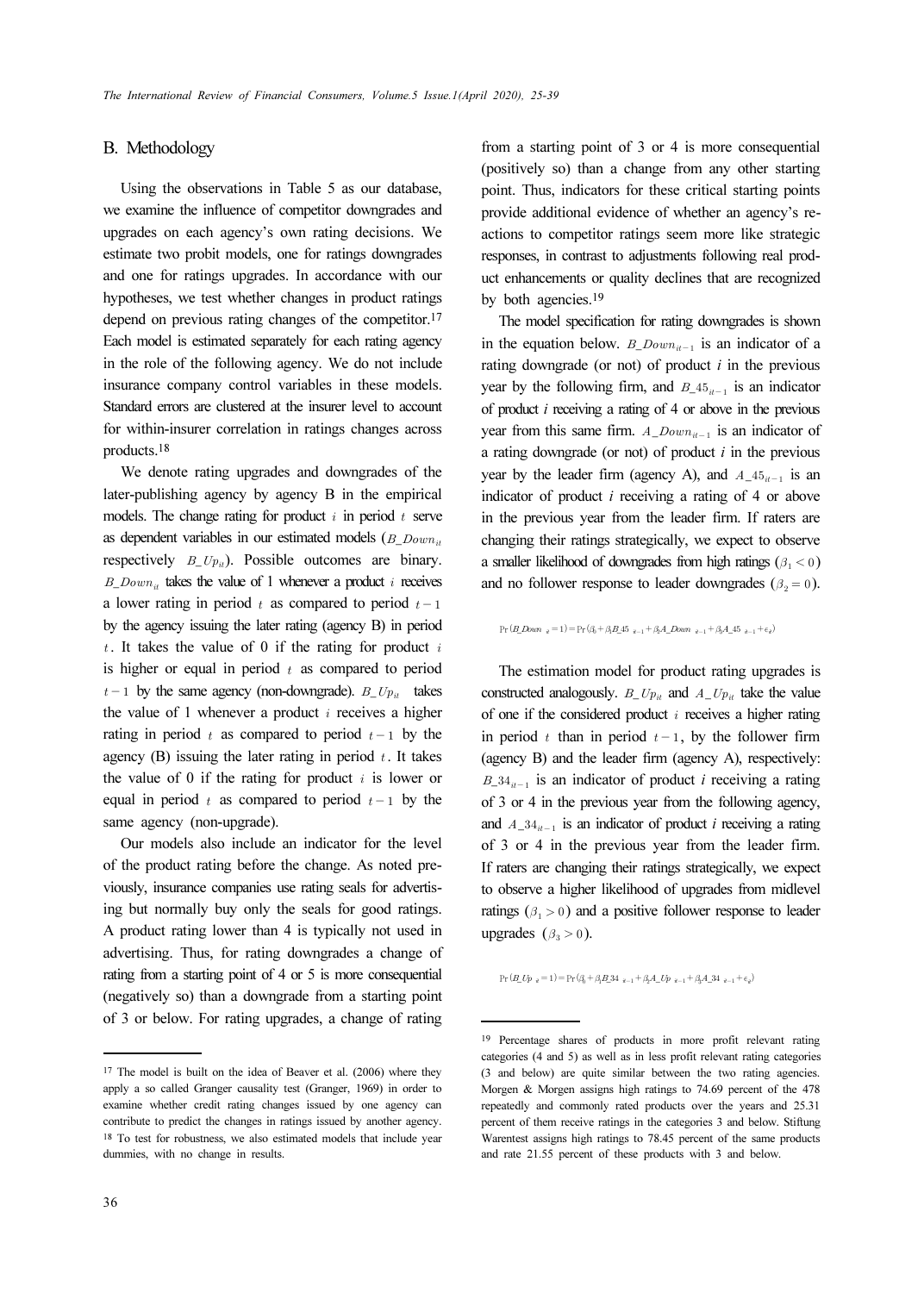Table 6 reports the results of the probit estimation for the downgrade models. The agency listed in the header row takes the role of the later-publishing rating agency (agency B). The estimates reveal no relationships that suggest strategic changes to product ratings. For Morgen & Morgen, we find a highly significant positive relationship between own downgrades in the current rating period and downgrades of Stiftung Warentest in the period before. Stiftung Warentest's rating downgrades are significantly influenced by Morgen  $\&$  Morgen ratings of period  $t-1$ , and again we observe a positive relationship instead of the hypothesized negative relationship. For both agencies, counter to the predictions of the strategic rating hypothesis, highly-rated products are more likely to receive a downgrade. There are no statistically significant effects on downgrades of the competitor's previous high or low rating for a product.

In sum, in downgrading product ratings, the rating agencies appear to move their own ratings in the same direction as their competitor - for both high-rated and low-rated products. These results are more consistent with actual declines in product quality or changing quality requirements leading to new ratings, rather than strategic changes in ratings due to raters' financial interests.

Table 7 reports the results of the probit estimation for the ratings upgrade models.

Results of estimation reveal that a competitor's previous upgrade is not a statistically significant covariate in the models of rating upgrades. This is true for both rating agencies. Additionally, there is no effect of the absolute level of the competitor's ratings: products with midlevel ratings by the competitor are no more likely to receive an upgrade than products rated lower by the competitor. Taken together, these suggest that the rating agencies do not strategically follow their competitor's rating upgrades. Interestingly, however, we do find that the absolute level of rating from which an upgrade is taken plays a role for both agencies. Products that would come into a saleable rating category after upgrading are significantly more likely to receive an upgrade than ratings ranging in the categories 1 or 2. This could be an indicator of upward bias in ratings driven by financial interests of the private rating agency in selling rating seals to insurers. However, given that there are no significant differences between the private rating agency Morgen & Morgen and the non-profit organization Stiftung Warentest, these

|  |  |  |  |  |  | Table 6. Probit Estimates for Follower Downgrades |
|--|--|--|--|--|--|---------------------------------------------------|
|--|--|--|--|--|--|---------------------------------------------------|

|                                                     |             | Morgen & Morgen | Stiftung Warentest |           |
|-----------------------------------------------------|-------------|-----------------|--------------------|-----------|
|                                                     |             | $N = 432$       | $N = 355$          |           |
|                                                     | coefficient | p-value         | coefficient        | p-value   |
| Downgrade by agency A in period t-1                 | 0.855       | $0.000***$      | 0.541              | $0.028**$ |
| Rating of agency B in category 4 or 5 in period t-1 | 0.638       | $0.057*$        | 0.796              | $0.033**$ |
| Rating of agency A in category 4 or 5 in period t-1 | $-0.079$    | 0.771           | $-0.120$           | 0.702     |
| Pseudo $\mathbb{R}^2$                               |             | 0.0944          | 0.0559             |           |

Notes: Standard errors are clustered at the insurer level. \*, \*\* and \*\*\* indicate significance at the 10%, 5% and 1% level respectively.

| <b>Table 7.</b> Probit Estimates for Follower Upgrades |  |
|--------------------------------------------------------|--|
|--------------------------------------------------------|--|

|                                                     |             | Morgen & Morgen | Stiftung Warentest |            |  |  |  |  |
|-----------------------------------------------------|-------------|-----------------|--------------------|------------|--|--|--|--|
|                                                     | $N = 432$   |                 | $N = 355$          |            |  |  |  |  |
|                                                     | coefficient | p-value         | coefficient        | p-value    |  |  |  |  |
| Upgrade by agency A in period t-1                   | 1.293       | 0.615           | 0.266              | 0.177      |  |  |  |  |
| Rating of agency B in category 3 or 4 in period t-1 | 1.217       | $0.000***$      | 1.276              | $0.000***$ |  |  |  |  |
| Rating of agency A in category 3 or 4 in period t-1 | $-0.230$    | 0.389           | $-0.183$           | 0.318      |  |  |  |  |
| Pseudo $\mathbb{R}^2$                               | 0.1311      |                 | 0.1220             |            |  |  |  |  |

Notes: Standard errors are clustered at the insurer level. \*, \*\* and \*\*\* indicate significance at the 10%, 5% and 1% level respectively.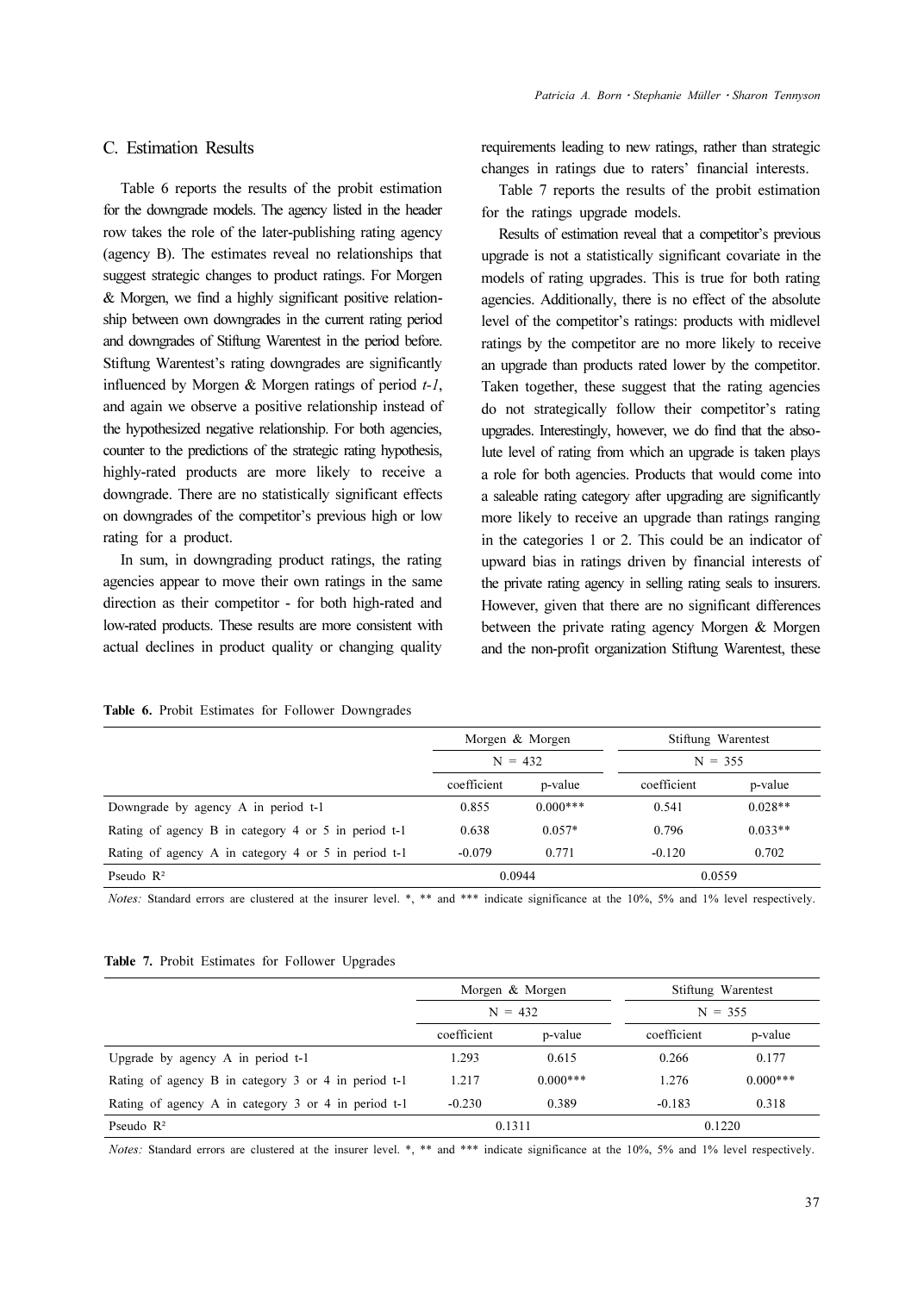results may also indicate that insurers have financial incentives to improve the quality of their products to a level just below that needed for a rating that would justify advertising via the seal. To identify which effect these results indicate, more data are necessary.

## VII. Discussion and Policy Implications

Based on panel data of ratings published by two German product rating agencies and data on the insurance companies providing the rated products for years 1999 to 2013, our estimates provide no strong evidence of systematic rating bias. Nevertheless, our results show that products sold by larger insurance companies receive higher ratings. This finding could indicate that the ratings of products supplied by big players in the insurance market are biased upward, because this outcome is observed in the ratings of both the for-profit Morgen & Morgen agency and for the government agency, Stiftung Warentest. However, it is also possible that larger insurers simply offer higher quality products. Our analysis also did not yield any evidence that rating agencies respond strategically to changes in ratings published by their competitor. However, there is some evidence that an agency is more likely to upgrade a product when this product receives one of the two highest ratings as a result of an upgrade. Because insurers usually buy rating seals only their products that receive high ratings, this rating pattern could indicate upward bias in ratings. Again, however, our results show this pattern for both agencies, suggesting that the incentives may come from the insurers' side - to improve products that are marginally below the rating level for which the seal would have value.

Our results also show no strong divergence of product ratings between the private agency Morgen & Morgen and the government agency Stiftung Warentest. This, and the lack of evidence of upward bias, implies that insurance brokers and consumers in Germany could be reasonably confident that such ratings can be used in individually appropriate consulting situations and purchase decisions. This positive outlook may be due to the governance features of this market, in which insurance companies do not commission or pay for product ratings. The primary clients of the private product rating agencies are insurance agents and brokers, who purchase software licenses and consulting support from the agencies.

To further evaluate the contribution of insurance product ratings to enhance the functioning of insurance markets, consumer awareness and the influence of ratings on the demand for insurance contracts should be taken into account in additional research. Research into the capability of insurance product ratings to enhance consumer decision making is also needed. Since we do not have data on how consumers use the ratings, or data on other indicators of product quality beyond the ratings themselves, we cannot comment on the implications for consumers' decision making. Experimental data or data on consumer complaints may provide an avenue for further study of this important question.

## References

- Assekurata-Studie zur Bedeutung von Ratings für den deutschen Versicherungsmarkt (2006). Köln. http:// www.assekurata.de/content.php?baseID=130&da taSetID=300.
- Beaver, W., C. Shakespeare, and M. Soliman (2006). "Differential Properties in the Ratings of Certified versus Non-Certified Bond-Rating Agencies". Journal of Accounting and Economics Vol. 42, No. 3, pp 303-334.
- Berger, A. N., S. M. Davies, and M. J. Flannery (2000). "Comparing Market and Supervisory Assessments of Bank Performance: Who Knows What When?". Journal of Money, Credit and Banking Vol. 32, No. 3, pp 641-667
- Berry-Stölzle, T., and P. Born (2012). "The Effect of Regulation on Insurance Pricing: The Case of Germany". Journal of Risk and Insurance Vol. 79, No. 1, pp 129-164.
- Blume, M., F. Lim, and A. MacKinlay (1998). "The Declining Credit Quality of US Corporate Debt: Myth or Reality?". The Journal of Finance Vol. 53, No. 4, pp 1389-1413.
- Bolton, P., X. Freixas, and J. Shapiro (2012). "The Credit Ratings Game". Journal of Finance Vol. 67, No. 1, pp 85-111.
- Covitz, D., and P. Harrison (2003). "Testing Conflicts